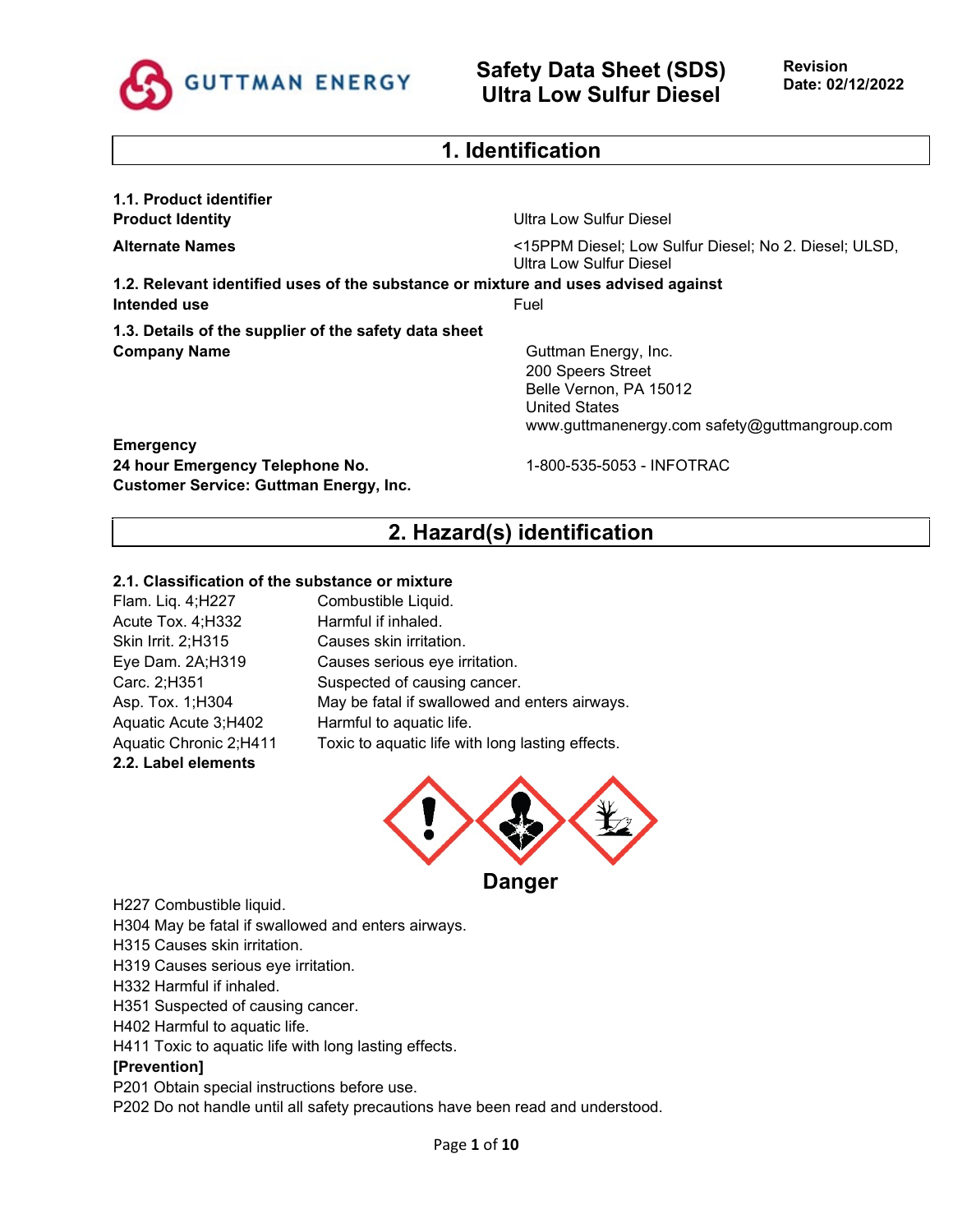

P210 Keep away from heat, sparks, open flames, and other ignition sources - No smoking. P235 Keep cool.

P261 Avoid breathing dust, fume, gas, mist, vapors, spray.

P264 Wash thoroughly after handling.

P271 Use only outdoors or in a well-ventilated area.

P273 Avoid release to the environment.

P280 Wear protective gloves, eye protection, face protection.

#### **[Response]**

P301+310 IF SWALLOWED: Immediately call a POISON CENTER, doctor or physician.

P302+352 IF ON SKIN: Wash with plenty of soap and water.

P304+312 IF INHALED: Call a poison center or doctor or physician if you feel unwell.

P305+351+338 IF IN EYES: Rinse cautiously with water for several minutes. Remove contact lenses if present and easy to do - continue rinsing.

P308+313 IF exposed or concerned: Get medical advice or attention.

P321 Specific treatment (see information on this label).

P331 Do NOT induce vomiting.

P332+313 IF SKIN IRRITATION OCCURS: Get medical advice or attention.

P337+313 If eye irritation persists: Get medical advice or attention.

P340 Remove victim to fresh air and keep at rest in a position comfortable for breathing.

P362 Take off contaminated clothing and wash before reuse.

P370+378 In case of fire: Use extinguishing media listed in section 5 of SDS for extinction.

P391 Collect spillage.

#### **[Storage]**

P403+235 Store in a well ventilated place. Keep cool.

P405 Store locked up.

#### **[Disposal]**

P501 Dispose of contents or container in accordance with local and national regulations.

# **3. Composition/information on ingredients**

This product contains the following substances that present a hazard within the meaning of the relevant State and Federal Hazardous Substances regulations.

| <b>Ingredient/Chemical Designations</b>                                       | Weight %     | <b>GHS Classification</b>                                                                                                                                             | <b>Notes</b> |
|-------------------------------------------------------------------------------|--------------|-----------------------------------------------------------------------------------------------------------------------------------------------------------------------|--------------|
| Fuels, diesel, No 2; Gasoil-unspecified<br><b>CAS Number:</b><br>0068476-34-6 | 100          | <b>Flam. Lig. 3; H226</b><br><b>Asp. Tox. 1:H304</b><br>Skin Irrit. 2:H315<br>Eye Irrit. 2:H319<br>Carc. 2:H351<br><b>Aquatic Chronic 2:H411</b><br>Acute Tox. 4:H332 | ----         |
| Kerosene (petroleum)<br><b>CAS Number:</b><br>0008008-20-6                    | $10 - 25$    | <b>Asp. Tox. 1:H304</b>                                                                                                                                               | ----         |
| Naphthalene<br><b>CAS Number:</b><br>0000091-20-3                             | $0.10 - 1.0$ | Carc. 2;H351<br>Acute Tox. 4:H302<br>Aquatic Acute 1:H400<br><b>Aquatic Chronic 1:H410</b>                                                                            | ----         |

The specific chemical identity and/or exact percentage (concentration) of composition has been withheld as a trade secret.

\*PBT/vPvB - PBT-substance or vPvB-substance.

The full texts of the phrases are shown in Section 16.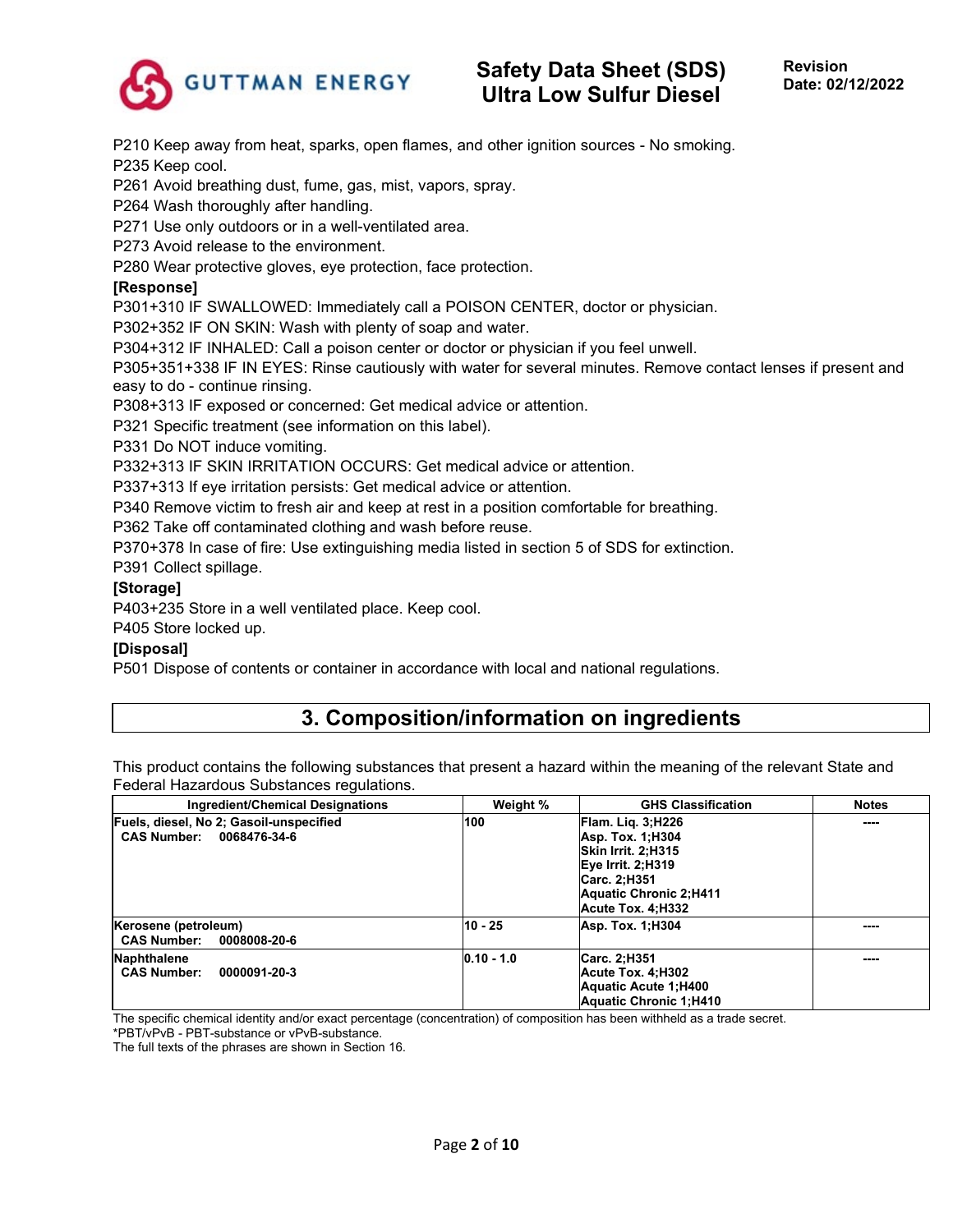

### **Section 4. First aid measures**

| 4.1. Description of first aid measures                                                                                                                                                                                                                                                                                                                                                                                                                                                                                                                                                                                                                                                   |
|------------------------------------------------------------------------------------------------------------------------------------------------------------------------------------------------------------------------------------------------------------------------------------------------------------------------------------------------------------------------------------------------------------------------------------------------------------------------------------------------------------------------------------------------------------------------------------------------------------------------------------------------------------------------------------------|
| In all cases of doubt, or when symptoms persist, seek medical attention.                                                                                                                                                                                                                                                                                                                                                                                                                                                                                                                                                                                                                 |
| Never give anything by mouth to an unconscious person.                                                                                                                                                                                                                                                                                                                                                                                                                                                                                                                                                                                                                                   |
| Remove to fresh air, keep patient warm and at rest. If breathing is irregular or stopped, give<br>artificial respiration. If unconscious, place in the recovery position and obtain immediate<br>medical attention. Give nothing by mouth.                                                                                                                                                                                                                                                                                                                                                                                                                                               |
| Irrigate copiously with clean water for at least 15 minutes, holding the eyelids apart and<br>seek medical attention.                                                                                                                                                                                                                                                                                                                                                                                                                                                                                                                                                                    |
| Remove contaminated clothing. Wash skin thoroughly with soap and water or use a<br>recognized skin cleanser.                                                                                                                                                                                                                                                                                                                                                                                                                                                                                                                                                                             |
| If swallowed obtain immediate medical attention. Keep at rest. Do NOT induce vomiting.                                                                                                                                                                                                                                                                                                                                                                                                                                                                                                                                                                                                   |
| 4.2. Most important symptoms and effects, both acute and delayed                                                                                                                                                                                                                                                                                                                                                                                                                                                                                                                                                                                                                         |
| Possible cancer hazard. Contains an ingredient which may cause cancer based on animal<br>data (See Section 3 and Section 15 for each ingredient). Risk of cancer depends on<br>duration and level of exposure.<br>Treat symptomatically. Exposure to solvent vapor concentrations from the component<br>solvents in excess of the stated occupational exposure limits may result in adverse health<br>effects such as mucous membrane and respiratory system irritation and adverse effects on<br>the kidneys, liver and central nervous system. Symptoms include headache, nausea,<br>dizziness, fatigue, muscular weakness, drowsiness and in extreme cases, loss of<br>consciousness. |
| Repeated or prolonged contact with the preparation may cause removal of natural fat from<br>the skin resulting in dryness, irritation and possible non-allergic contact dermatitis. Solvents<br>may also be absorbed through the skin. Splashes of liquid in the eyes may cause irritation<br>and soreness with possible reversible damage. Check section 2.2 (GHS Label Elements) for<br>further details.<br>Harmful if inhaled.<br>Causes serious eye irritation.<br>Causes skin irritation.                                                                                                                                                                                           |
|                                                                                                                                                                                                                                                                                                                                                                                                                                                                                                                                                                                                                                                                                          |

# **Section 5. Fire-fighting measures**

#### **5.1. Extinguishing media**

Suitable Extinguishing Media • CAUTION: For mixtures containing a high percentage of an alcohol or polar solvent, alcohol-resistant foam may be more effective.

SMALL FIRES: Dry chemical, CO2, water spray or alcohol-resistant foam. LARGE FIRES: Water spray, fog or alcohol-resistant foam.

Unsuitable Extinguishing Media • Avoid using direct water stream.

#### **5.2. Special hazards arising from the substance or mixture**

Hazardous decomposition: High temperatures and fires may produce such toxic substances as carbon monoxide and carbon dioxide.

Keep away from heat, sparks, open flames, and other ignition sources - No smoking.

Keep cool.

Avoid breathing dust, fume, gas, mist, vapors, spray.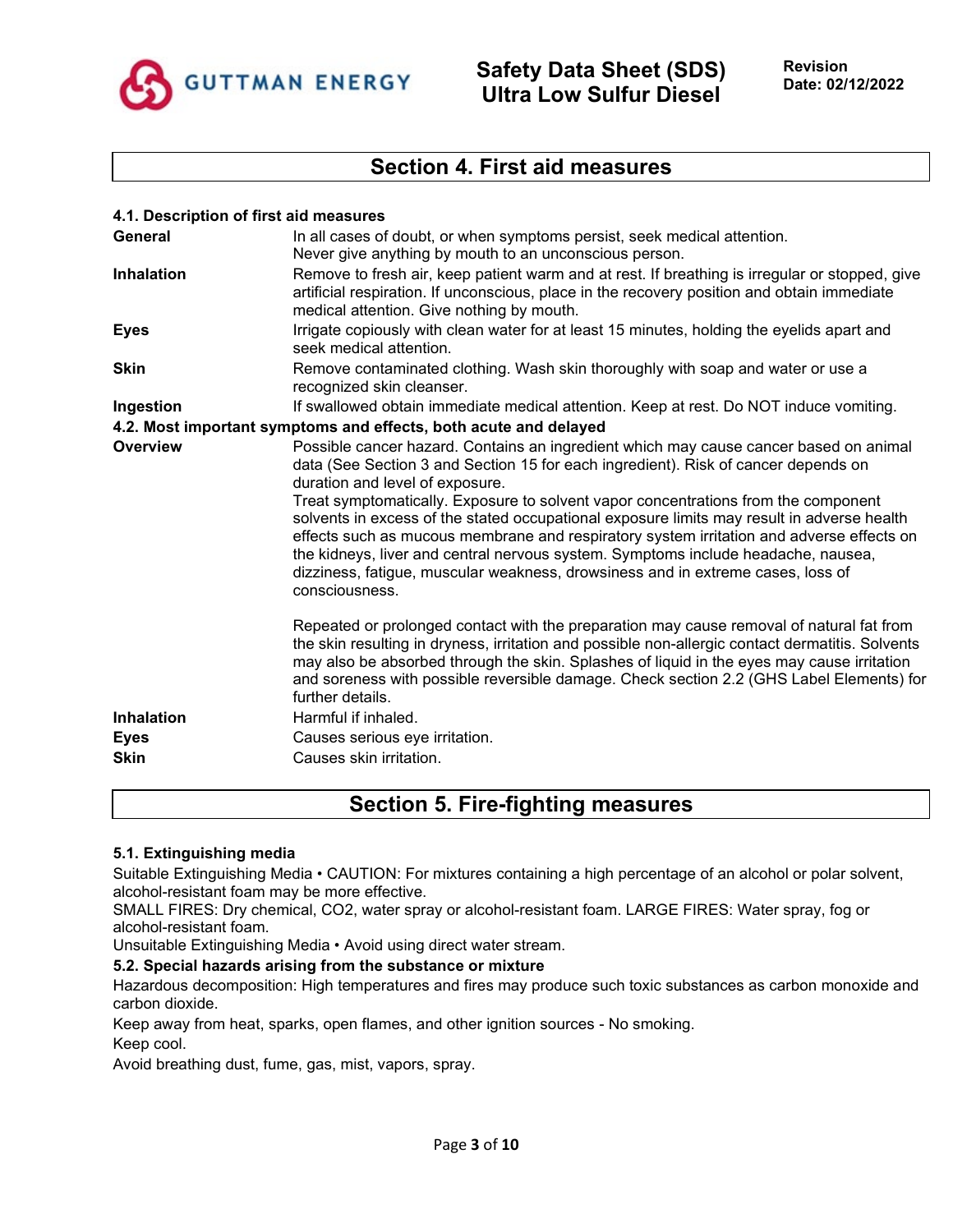

#### **5.3. Advice for fire-fighters**

As with all fires, wear positive pressure, self-contained breathing apparatus, (SCBA) with a full face piece and protective clothing. Persons without respiratory protection should leave area. Wear SCBA during clean-up immediately after fire. No smoking.

HIGHLY FLAMMABLE: Will be easily ignited by heat, sparks or flames. Containers may explode when heated. Many liquids are lighter than water. Vapors may form explosive mixtures with air. Most vapors are heavier than air. They will spread along ground and collect in low or confined areas (sewers, basements, tanks). Vapors may travel to source of ignition and flash back. Vapor explosion hazard indoors, outdoors or in sewers. Runoff to sewer may create fire or explosion hazard.

Move containers from fire area if you can do it without risk. Wear positive pressure self-contained breathing apparatus (SCBA). Structural firefighters' protective clothing provides limited protection in fire situations ONLY; it is not effective in spill situations where direct contact with the substance is possible. Wear chemical protective clothing that is specifically recommended by the manufacturer. It may provide little or no thermal protection.

#### **ERG Guide No.** 128

# **Section 6. Accidental release measures**

#### **6.1. Personal precautions, protective equipment and emergency procedures**

Put on appropriate personal protective equipment (see section 8).

#### **6.2. Environmental precautions**

Do not allow spills to enter drains or waterways.

Use good personal hygiene practices. Wash hands before eating, drinking, smoking or using toilet. Promptly remove soiled clothing and wash thoroughly before reuse.

#### **6.3. Methods and material for containment and cleaning up**

Stop leak if you can do it without risk. Absorb or cover with dry earth, sand or other non-combustible material and transfer to containers. Use clean non-sparking tools to collect absorbed material. A vapor suppressing foam may be used to reduce vapors. All equipment used when handling the product must be grounded.

LARGE SPILLS: Dike far ahead of spill for later disposal.

LARGE SPILLS: Water spray may reduce vapor; but may not prevent ignition in closed spaces.

# **Section 7. Handling and storage**

#### **7.1. Precautions for safe handling**

Handle containers carefully to prevent damage and spillage.

Keep away from heat, sparks, and flame. Do not use sparking tools. Take precautionary measures against static charges. All equipment used when handling the product must be grounded. Do not breathe mist, vapors and/or spray. Avoid contact with skin, eyes or clothing. Wear appropriate personal protective equipment, avoid direct contact. Wash thoroughly with soap and water after handling and before eating, drinking, or using tobacco..

Check section 2.2 (GHS Label Elements) for further details. - [Prevention]

#### **7.2. Conditions for safe storage, including any incompatibilities**

Store in a tightly closed container. Store in a cool/low-temperature, well-ventilated place.

Incompatible materials: Oxidizing Agents

Check section 2.2 (GHS Label Elements) for further details. - [Storage]

#### **7.3. Specific end use(s)**

No data available.

# **Section 8. Exposure controls / personal protection**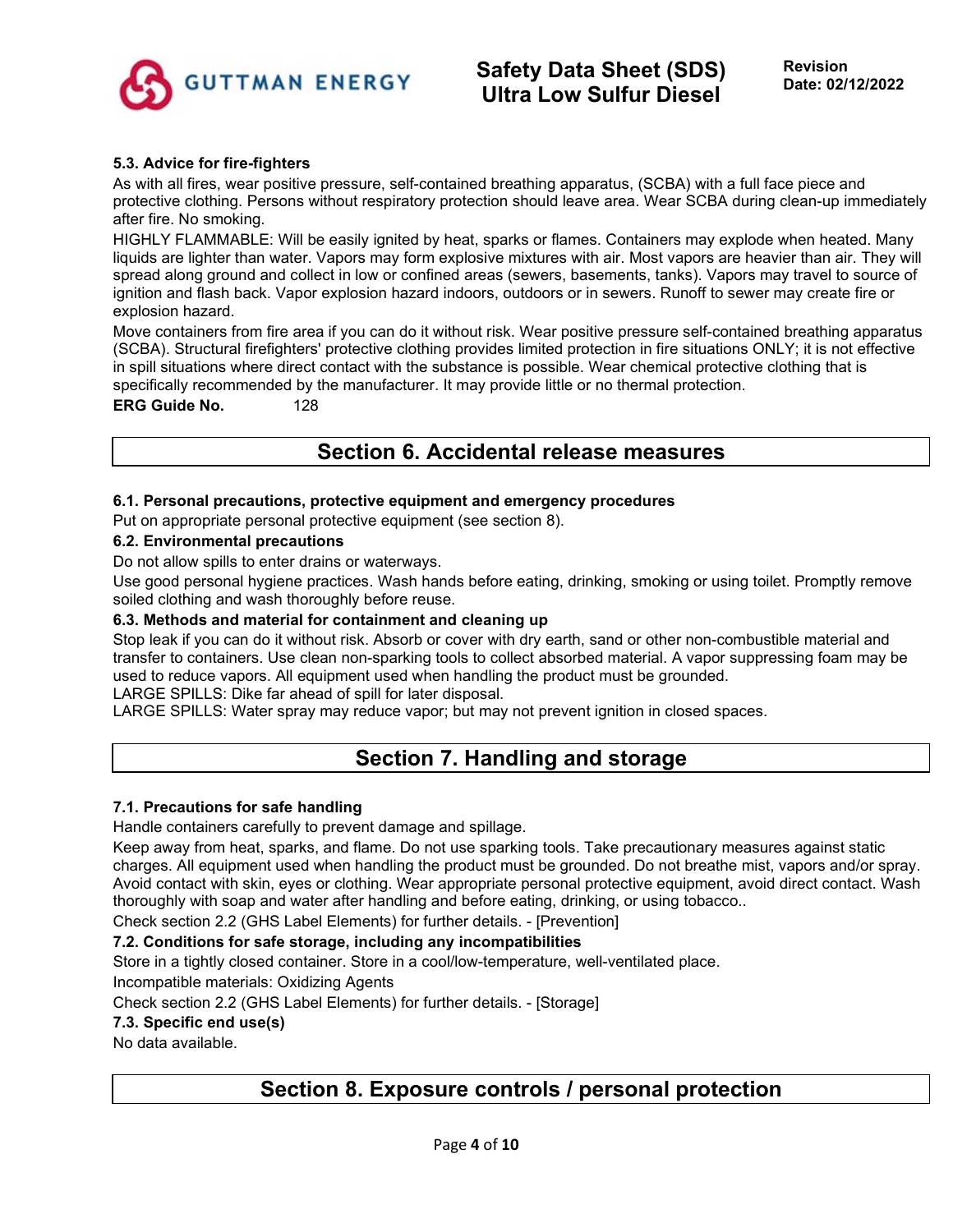

#### **8.1. Control parameters**

| <b>Exposure</b>                      |                                         |               |                                                                                                  |  |
|--------------------------------------|-----------------------------------------|---------------|--------------------------------------------------------------------------------------------------|--|
| CAS No.                              | Ingredient                              | <b>Source</b> | Value                                                                                            |  |
| 0000091-20-3                         | Naphthalene                             |               | TWA 10 ppm (50 mg/m3) STEL 15 ppm                                                                |  |
|                                      |                                         | <b>ACGIH</b>  | TWA: 10 ppm STEL: 15 ppm                                                                         |  |
|                                      |                                         | <b>NIOSH</b>  | TWA 10 ppm (50 mg/m3) STEL: 15 ppm (75 mg/m3)                                                    |  |
| 0008008-20-6<br>Kerosene (petroleum) |                                         | <b>OSHA</b>   | No Established Limit                                                                             |  |
|                                      |                                         | <b>ACGIH</b>  | TWA: 200 mg/m3                                                                                   |  |
|                                      |                                         | <b>NIOSH</b>  | TWA 100 mg/m3                                                                                    |  |
| 0068476-34-6                         | Fuels, diesel, No 2; Gasoil-unspecified | OSHA          | No Established Limit                                                                             |  |
|                                      |                                         | <b>ACGIH</b>  | 100 mg/m3 TWA (inhalable fraction and vapor, as total hydrocarbons,<br>listed under Diesel fuel) |  |
|                                      |                                         | <b>NIOSH</b>  | No Established Limit                                                                             |  |

| 8.2. Exposure controls      |                                                                                                                                                                                                                                                                                                                                        |
|-----------------------------|----------------------------------------------------------------------------------------------------------------------------------------------------------------------------------------------------------------------------------------------------------------------------------------------------------------------------------------|
| <b>Respiratory</b>          | If workers are exposed to concentrations above the exposure limit they must use the<br>appropriate, certified respirators.                                                                                                                                                                                                             |
| <b>Eyes</b>                 | Wear safety glasses with side shields to protect the eyes. An eye wash station is suggested<br>as a good workplace practice.                                                                                                                                                                                                           |
| <b>Skin</b>                 | Wear PVC or rubber gloves to keep skin contact to a minimum. Refer to the manufacturer's<br>recommendations regarding the suitability of any gloves used.                                                                                                                                                                              |
| <b>Engineering Controls</b> | Provide adequate ventilation. Where reasonably practicable this should be achieved by the<br>use of local exhaust ventilation and good general extraction. If these are not sufficient to<br>maintain concentrations of particulates and any vapor below occupational exposure limits<br>suitable respiratory protection must be worn. |
| <b>Other Work Practices</b> | Use good personal hygiene practices. Wash hands before eating, drinking, smoking or<br>using toilet. Promptly remove soiled clothing and wash thoroughly before reuse.                                                                                                                                                                 |
|                             | Check section 2.2 (GHS Label Elements) for further details.                                                                                                                                                                                                                                                                            |

# **Section 9. Physical and chemical properties**

### **9.1. Information on basic physical and chemical properties**

| Appearance                                   | Color: Various colors, Note: red dye is added to non-<br>taxable fuel. Physical State: Liquid |  |  |
|----------------------------------------------|-----------------------------------------------------------------------------------------------|--|--|
| Odor                                         | Not Available                                                                                 |  |  |
| Odor threshold                               | Not determined                                                                                |  |  |
| pH                                           | Not Measured                                                                                  |  |  |
| Melting point / freezing point               | Not Measured                                                                                  |  |  |
| Initial boiling point and boiling range      | 335 to 840 °F(48.8889 to 87.7778 °C)                                                          |  |  |
| <b>Flash Point</b>                           | 120 to 190 °F (51.6667 to 87.7778 °C)                                                         |  |  |
| Evaporation rate (Ether = 1)                 | Not Measured                                                                                  |  |  |
| <b>Flammability (solid, gas)</b>             | Not Applicable                                                                                |  |  |
| Upper/lower flammability or explosive limits | Lower Explosive Limit: 0.3 %                                                                  |  |  |
|                                              | <b>Upper Explosive Limit: 10 %</b>                                                            |  |  |
| Vapor pressure (Pa)                          | Not Measured                                                                                  |  |  |
| <b>Vapor Density</b>                         | $> 1$ Air=1                                                                                   |  |  |
| <b>Relative Density</b>                      | 0.8 to 0.88 Water=1                                                                           |  |  |
|                                              |                                                                                               |  |  |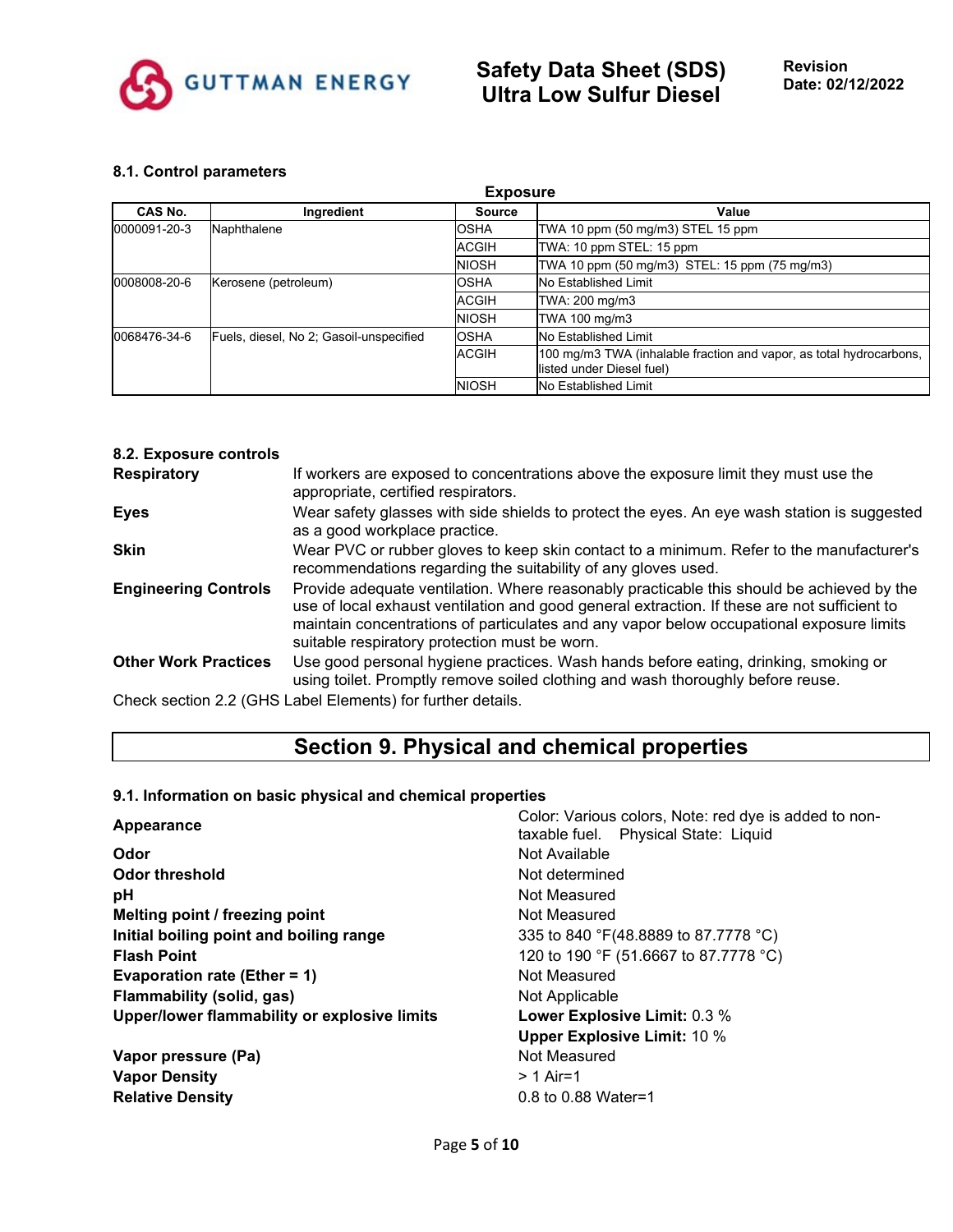

**Solubility in Water** Not Measured **Partition coefficient n-octanol/water (Log Kow)** Not Measured Auto-ignition temperature **Not Auto-ignition temperature** Not Measured **Decomposition temperature** Not Measured **Viscosity (cSt)** Not Measured **Volatility/Vol (%)** 100 % **Volatile by Weight** 100% **9.2. Other information** No other relevant information.

# **Section 10. Stability and reactivity**

#### **10.1. Reactivity**

Hazardous Polymerization will not occur.

#### **10.2. Chemical stability**

Stable under normal circumstances.

#### **10.3. Possibility of hazardous reactions**

No data available.

#### **10.4. Conditions to avoid**

Avoid all possible sources of ignition (spark or flame). Do not pressurize, cut, weld, braze, solder, drill, grind, or expose containers to any other sources of heat or ignition.

#### **10.5. Incompatible materials**

Oxidizing Agents

#### **10.6. Hazardous decomposition products**

High temperatures and fires may produce such toxic substances as carbon monoxide and carbon dioxide.

# **Section 11. Toxicological information**

#### **Acute toxicity**

Exposure to solvent vapor concentrations from the component solvents in excess of the stated occupational exposure limits may result in adverse health effects such as mucous membrane and respiratory system irritation and adverse effects on the kidneys, liver and central nervous system. Symptoms include headache, nausea, dizziness, fatigue, muscular weakness, drowsiness and in extreme cases, loss of consciousness.

Repeated or prolonged contact with the preparation may cause removal of natural fat from the skin resulting in dryness, irritation and possible non-allergic contact dermatitis. Solvents may also be absorbed through the skin. Splashes of liquid in the eyes may cause irritation and soreness with possible reversible damage.

Note: When no route specific LD50 data is available for an acute toxin, the converted acute toxicity point estimate was used in the calculation of the product's ATE (Acute Toxicity Estimate).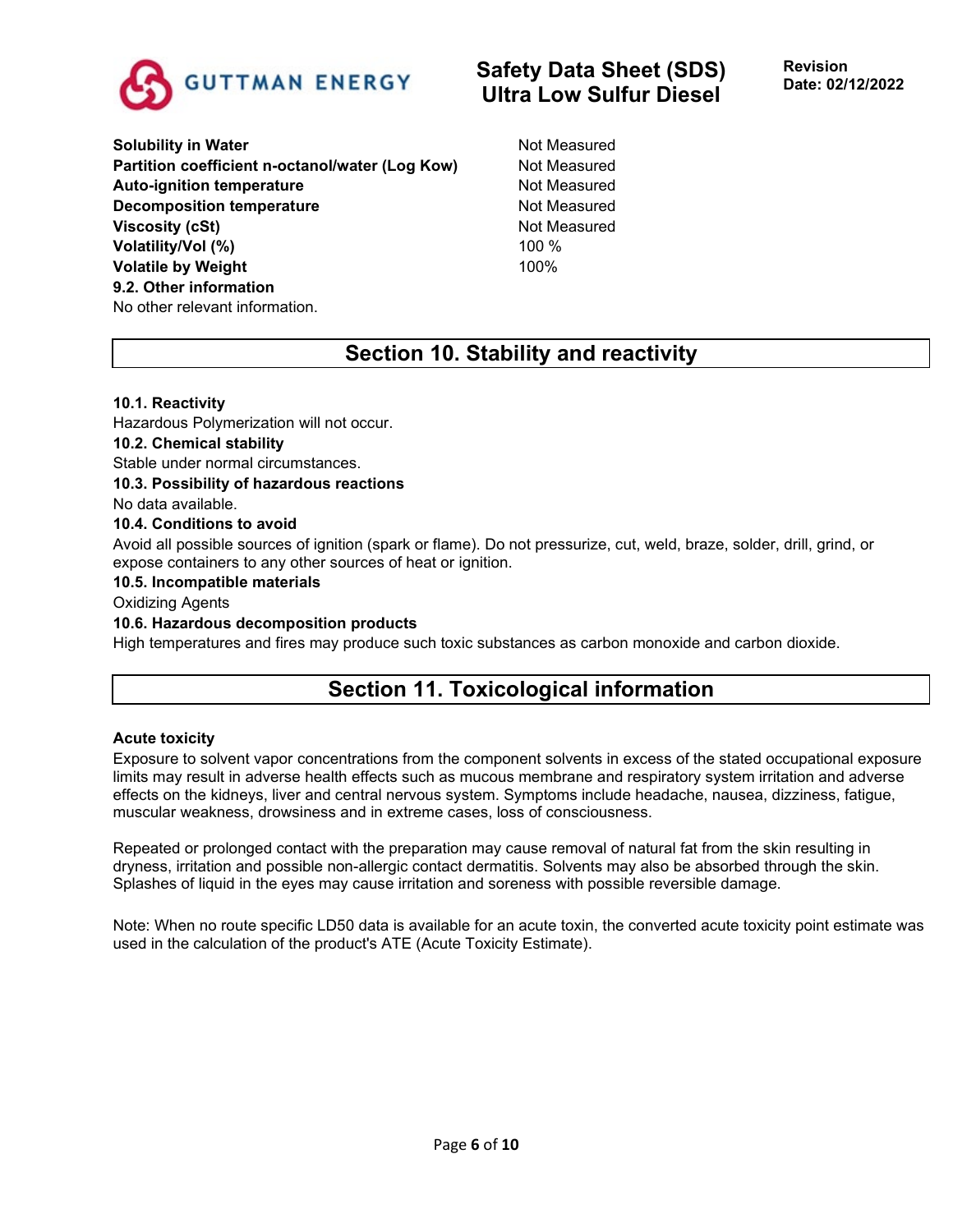

| Ingredient                                             | Oral LD50,<br>mg/kg               | Skin LD50.<br>mg/kg                                 | <b>Inhalation</b><br>Vapor LC50,<br>mg/L/4hr | Inhalation<br>Dust/Mist LC50,<br>mg/L/4hr | <b>Inhalation</b><br>Gas LC50,<br>ppm |
|--------------------------------------------------------|-----------------------------------|-----------------------------------------------------|----------------------------------------------|-------------------------------------------|---------------------------------------|
| Fuels, diesel, No 2; Gasoil-unspecified - (68476-34-6) | Category: NA                      | > 5,000.00, Rat - 4,300.00, Rabbit<br>- Category: 5 | No data<br>available                         | 4.60, Rat -<br>Category: 4                | No data<br>available                  |
| Kerosene (petroleum) - (8008-20-6)                     | > 5,000.00, Rat -<br>Category: NA | $>2.000.00$ .<br>Rabbit -<br>Category: 5            | No data<br>available                         | No data<br>available                      | No data<br>available                  |
| Naphthalene - (91-20-3)                                | 490.00, Rat -<br>Category: 4      | 20,000.00,<br>Rabbit -<br>Category: NA              | No data<br>available                         | No data<br>available                      | No data<br>available                  |

#### **Carcinogen Data**

| <sub></sub><br><b>CAS No.</b> | Ingredient                    | <b>Source</b> | Value                     |                                                                     |  |  |
|-------------------------------|-------------------------------|---------------|---------------------------|---------------------------------------------------------------------|--|--|
| 0000091-20-3<br>Naphthalene   |                               | <b>OSHA</b>   | Regulated Carcinogen: No; |                                                                     |  |  |
|                               |                               | <b>NTP</b>    |                           | Known: No: Suspected: Yes:                                          |  |  |
|                               |                               | <b>IARC</b>   |                           | Group 1: No; Group 2a: No; Group 2b: Yes; Group 3: No; Group 4: No; |  |  |
|                               |                               | <b>ACGIH</b>  | A <sub>3</sub>            |                                                                     |  |  |
| 0008008-20-6                  | Kerosene (petroleum)          | <b>OSHA</b>   |                           | Regulated Carcinogen: No;                                           |  |  |
|                               |                               | <b>NTP</b>    |                           | Known: No; Suspected: No;                                           |  |  |
|                               |                               | <b>IARC</b>   |                           | Group 1: No; Group 2a: No; Group 2b: No; Group 3: No; Group 4: No;  |  |  |
|                               |                               | <b>ACGIH</b>  | A <sub>3</sub>            |                                                                     |  |  |
| 0068476-34-6                  | Fuels, diesel, No 2; Gasoil-  | <b>OSHA</b>   |                           | Regulated Carcinogen: No;                                           |  |  |
|                               | unspecified                   | <b>NTP</b>    |                           | Known: No; Suspected: No;                                           |  |  |
|                               |                               | <b>IARC</b>   |                           | Group 1: No; Group 2a: No; Group 2b: No; Group 3: No; Group 4: No;  |  |  |
|                               |                               | ACGIH A3      |                           |                                                                     |  |  |
| <b>Classification</b>         |                               |               | Category                  | <b>Hazard Description</b>                                           |  |  |
| Acute toxicity (oral)         |                               |               |                           | Not Applicable                                                      |  |  |
| Acute toxicity (dermal)       |                               |               | ---                       | Not Applicable                                                      |  |  |
| Acute toxicity (inhalation)   |                               |               | 4                         | Harmful if inhaled.                                                 |  |  |
| Skin corrosion/irritation     |                               |               | $\overline{2}$            | Causes skin irritation.                                             |  |  |
|                               | Serious eye damage/irritation |               | 2A                        | Causes serious eye irritation.                                      |  |  |
| Respiratory sensitization     |                               |               | ---                       | Not Applicable                                                      |  |  |
| Skin sensitization            |                               |               | ---                       | Not Applicable                                                      |  |  |
| Germ cell mutagenicity        |                               |               | ---                       | Not Applicable                                                      |  |  |
| Carcinogenicity               |                               |               | $\overline{2}$            | Suspected of causing cancer.                                        |  |  |
| Reproductive toxicity         |                               |               | ---                       | Not Applicable                                                      |  |  |
| STOT-single exposure<br>---   |                               |               | Not Applicable            |                                                                     |  |  |
|                               | STOT-repeated exposure        | ---           |                           | Not Applicable                                                      |  |  |
| Aspiration hazard             |                               |               | Not Applicable            |                                                                     |  |  |

# **Section 12. Ecological information**

#### **12.1. Toxicity**

Toxic to aquatic life with long lasting effects. Harmful to aquatic life.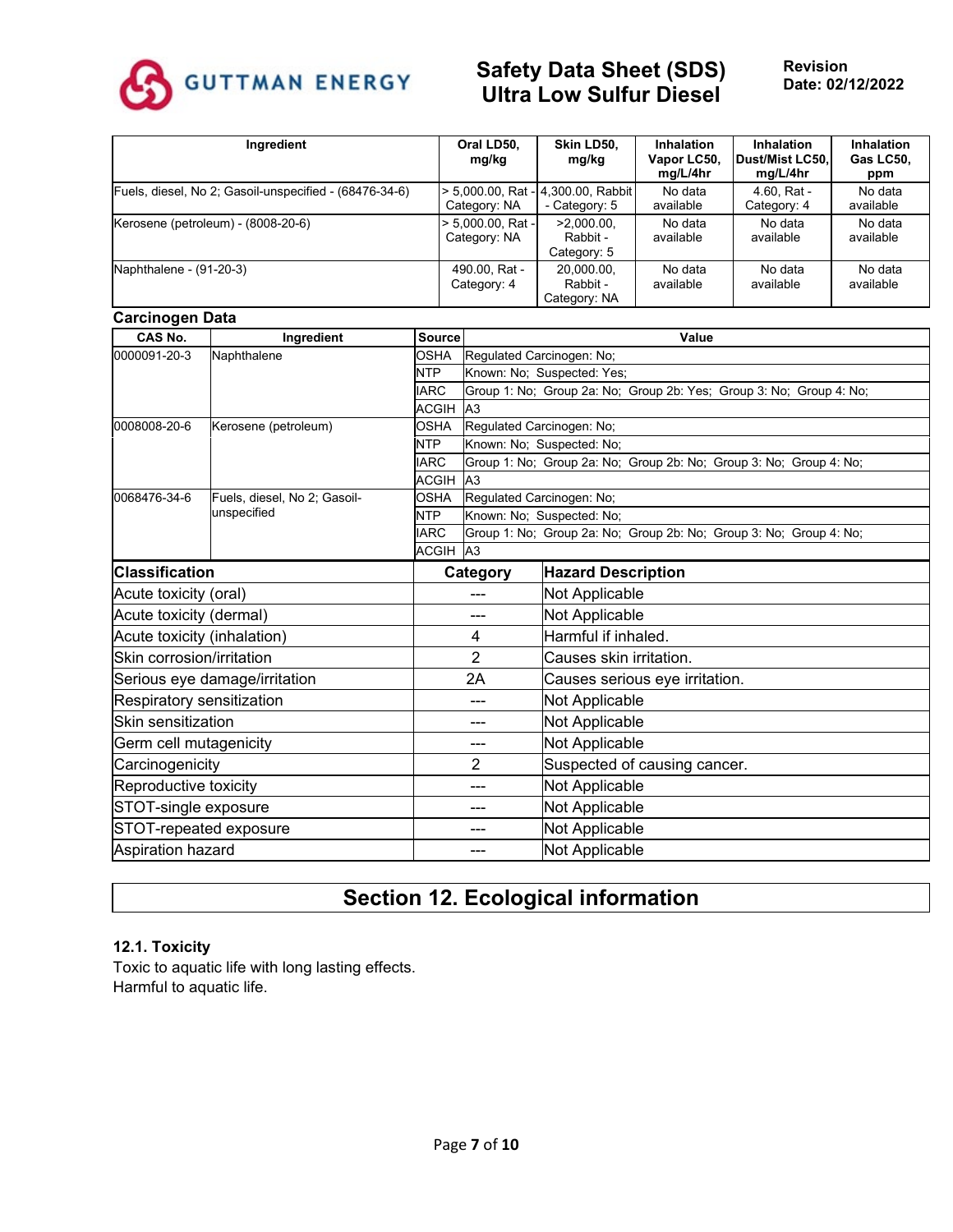

### **Aquatic Ecotoxicity**

| Ingredient                                             | 96 hr LC50 fish,                | 48 hr EC50 crustacea, | ErC50 algae,                                     |
|--------------------------------------------------------|---------------------------------|-----------------------|--------------------------------------------------|
|                                                        | mq/l                            | mq/l                  | mg/l                                             |
| Fuels, diesel, No 2; Gasoil-unspecified - (68476-34-6) | 21.00, Oncorhynchus             | 1,000.00, Daphnia     | 10.00 (72 hr), Pseudokirchneriella               |
|                                                        | mvkiss                          | magna                 | subcapitata                                      |
| Kerosene (petroleum) - (8008-20-6)                     | 5.00, Oncorhynchus<br>mvkiss    | 1.40, Daphnia magna   | 3.00 (72 hr), Pseudokirchneriella<br>subcapitata |
| Naphthalene - (91-20-3)                                | 0.99, Oncorhynchus<br>gorbuscha | 1.60, Daphnia magna   | 68.21 (96 hr), Scenedesmus<br>subspicatus        |

#### **12.2. Persistence and degradability**

There is no data available on the preparation itself.

#### **12.3. Bioaccumulative potential**

Not Measured **12.4. Mobility in soil**

No data available.

**12.5. Results of PBT and vPvB assessment**

This product contains no PBT/vPvB chemicals.

**12.6. Other adverse effects**

No data available.

# **Section 13. Disposal considerations**

#### **13.1. Waste treatment methods**

Observe all federal, state and local regulations when disposing of this substance.

# **Section 14. Transport information**

|                                    | <b>DOT (Domestic Surface)</b><br>Transportation)                 | <b>IMO / IMDG (Ocean</b><br>Transportation)                 | <b>ICAO/IATA</b>                 |
|------------------------------------|------------------------------------------------------------------|-------------------------------------------------------------|----------------------------------|
| 14.1. UN number                    | <b>UN1993</b>                                                    | <b>UN1993</b>                                               | <b>UN1993</b>                    |
| 14.2. UN proper                    | UN1993, Flammable liquids, n.o.s.,                               | Flammable liquids, n.o.s.,                                  | Flammable liquids, n.o.s.,       |
| shipping name                      | (Diesel Fuel, Combustible liquid), 3,<br>Ш                       | (Diesel Fuel, Combustible liquid (Diesel Fuel, Combustible) | liquid)                          |
| 14.3. Transport                    | <b>DOT Hazard Class: 3</b>                                       | IMDG: 3                                                     | Air Class: 3                     |
| hazard class(es)                   | <b>Sub Class: Not Applicable</b>                                 | <b>Sub Class: Not Applicable</b>                            | <b>Sub Class: Not Applicable</b> |
| 14.4. Packing<br>group             | Ш                                                                | $\mathbf{III}$                                              | Ш                                |
| 14.5. Environmental hazards        |                                                                  |                                                             |                                  |
| <b>IMDG</b>                        | Marine Pollutant: Yes; (Fuels, diesel, No 2; Gasoil-unspecified) |                                                             |                                  |
| 14.6. Special precautions for user |                                                                  |                                                             |                                  |
|                                    | Not Applicable                                                   |                                                             |                                  |

Not Applicable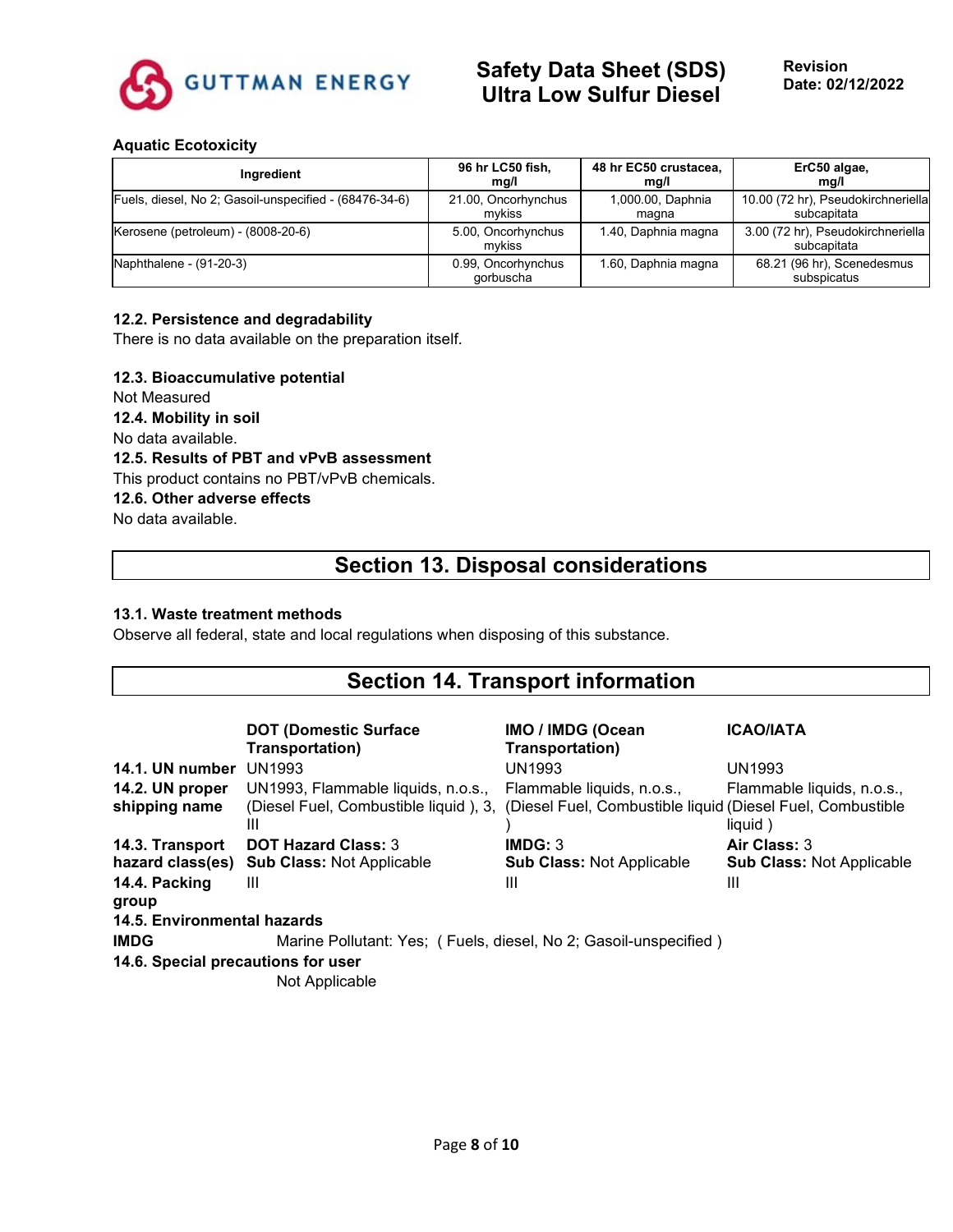

# **Section 15. Regulatory information**

**Regulatory Overview** The regulatory data in Section 15 is not intended to be all-inclusive, only selected regulations are represented.

**Toxic Substance Control Act ( TSCA)** All components of this material are either listed or exempt from listing on the TSCA Inventory.

#### **EPCRA 302 Extremely Hazardous:**

To the best of our knowledge, there are no chemicals at levels which require reporting under this statute.

**EPCRA 313 Toxic Chemicals:**

Ethylbenzene

Naphthalene

**Proposition 65 - Carcinogens (>0.0%):**

Cumene

**Ethylbenzene** 

Naphthalene

**Proposition 65 - Developmental Toxins (>0.0%):**

Toluene

**Proposition 65 - Female Repro Toxins (>0.0%):**

**Toluene** 

#### **Proposition 65 - Male Repro Toxins (>0.0%):**

To the best of our knowledge, there are no chemicals at levels which require reporting under this statute.

#### **Proposition 65 Label Warning:**



WARNING: This product can expose you to chemicals including [Cumene, Ethylbenzene , Naphthalene], which are known to the State of California to cause cancer, and [Toluene ], which is known to the State of California to cause birth defects or other reproductive harm. For more information go to www.P65Warnings.ca.gov.

# **Section 16. Other information**

#### **Revision Date** 02/12/2022

The information and recommendations contained herein are based upon data believed to be correct. However, no guarantee or warranty of any kind, expressed or implied, is made with respect to the information contained herein. We accept no responsibility and disclaim all liability for any harmful effects which may be caused by exposure to our products. Customers/users of this product must comply with all applicable health and safety laws, regulations, and orders.

The full text of the phrases appearing in section 3 is:

H226 Flammable liquid and vapor.

H302 Harmful if swallowed.

H304 May be fatal if swallowed and enters airways.

H315 Causes skin irritation.

H319 Causes serious eye irritation.

H332 Harmful if inhaled.

H351 Suspected of causing cancer.

H400 Very toxic to aquatic life.